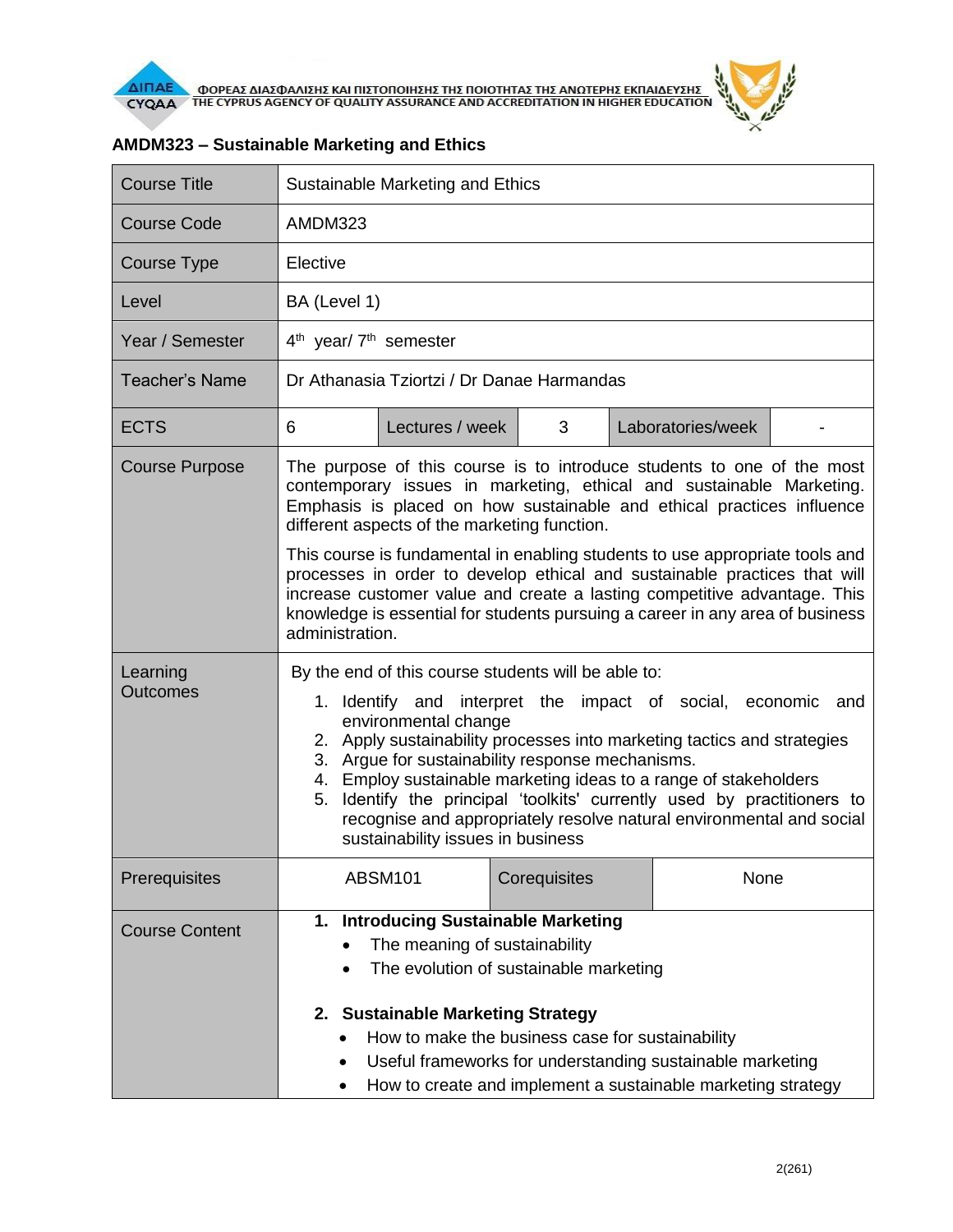



| • The strategy process                                                                      |
|---------------------------------------------------------------------------------------------|
| 3. The Marketing Environment And Processes                                                  |
| The social-cultural environment                                                             |
| The economic environment                                                                    |
| The competitor environment                                                                  |
| The technology environment                                                                  |
| The political-legal environment                                                             |
| The natural environment                                                                     |
| 4. Ethical Dimensions Of Sustainable Marketing                                              |
| The relationship between business and society                                               |
| Underlying principles of responsible business: Value, balance,                              |
| and accountability                                                                          |
| 5. Consumer behaviour and the ethical consumer                                              |
| The nature of sustainable consumption<br>٠                                                  |
| Consumer engagement in marketing processes<br>$\bullet$                                     |
| Consumer motivation and sustainable consumption<br>$\bullet$                                |
| Consumer decision processes and sustainable consumption<br>$\bullet$                        |
| Sustainability and consumer involvement<br>٠                                                |
| The role of culture in sustainable consumption<br>$\bullet$                                 |
| Segmentation for sustainability<br>$\bullet$                                                |
| 6. Sustainable Products And Services                                                        |
| Product stewardship<br>$\bullet$                                                            |
| Service-dominant logic<br>٠                                                                 |
| Product sustainability using the Natural Step Framework<br>$\bullet$                        |
| Developing sustainable new products                                                         |
| Sustainable services                                                                        |
| Sustainable Branding And Packaging                                                          |
| 7. Sustainability in the marketing mix                                                      |
| Developing sustainable channel operations                                                   |
| Sustainability In The Value Chain<br>$\bullet$                                              |
| Barriers to sustainable pricing<br>$\bullet$                                                |
| Sustainable pricing strategies                                                              |
| The keys to sustainable marketing communication<br>$\bullet$                                |
| 8. Sustainability In The Promotion Mix-Methods, Media, and<br><b>Customer Relationships</b> |
|                                                                                             |

• Advertising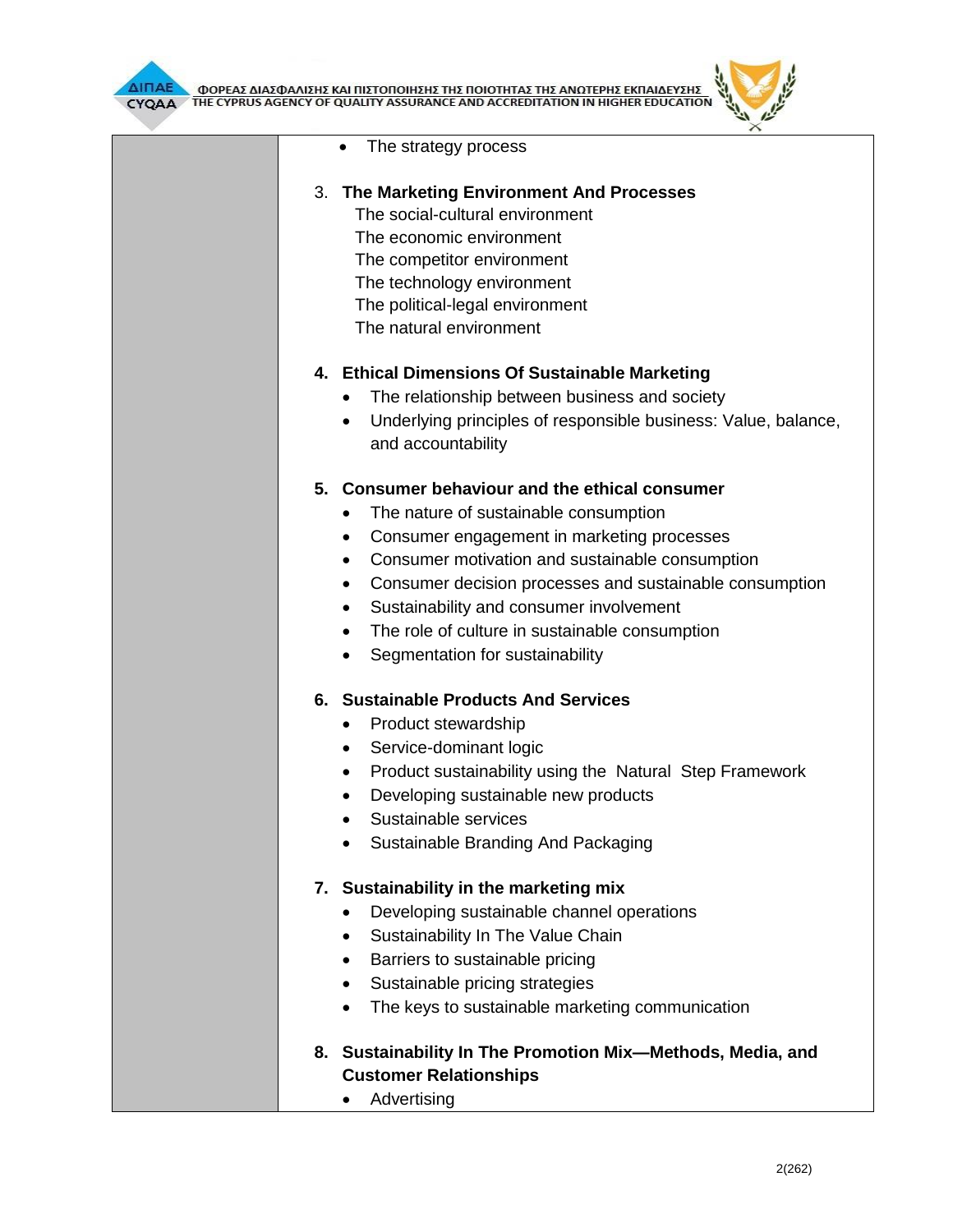

**AIFIAE A OOPEAE AIAE DANIERE KAI HIETOHOIRERE TRE HOIOTRTAE TRE ANOTEPRE EKHAIAEYERE** 



|                         | Public relations and publicity<br>Sales promotions<br>Personal selling and trade shows<br>Customer relationship management and direct marketing<br>9. Digital Media And Sustainable Marketing<br>Digital communication and sustainable marketing<br>Current uses of digital media in sustainable<br>marketing<br>$\bullet$<br>communication                                                                                                                                                                                                                                                                                                                                                                                                                                                                             |  |  |  |
|-------------------------|-------------------------------------------------------------------------------------------------------------------------------------------------------------------------------------------------------------------------------------------------------------------------------------------------------------------------------------------------------------------------------------------------------------------------------------------------------------------------------------------------------------------------------------------------------------------------------------------------------------------------------------------------------------------------------------------------------------------------------------------------------------------------------------------------------------------------|--|--|--|
| Teaching<br>Methodology | The taught part of this course is delivered to the students by the means of<br>thought 3 hour lectures per week with the help of power point presentations.<br>Video and other visual material is also used to demonstrate the application<br>of the course's content by real life companies and to provide students with<br>information by experts (e.g. CEO's, marketing professionals).<br>In addition to the lectures, students are encouraged to participate in active<br>discussions, questions and answer and debates. In class group work<br>involving brainstorming and cooperative learning is an important part of this<br>courses teaching methodology. Students are often requested to work on<br>small tasks/challenges or short case studies in order to consolidate the<br>theoretical concepts taught. |  |  |  |
| <b>Bibliography</b>     | (a) Textbooks:<br>Belz, F., and Peattie, K. (2012). Sustainability Marketing: A Global<br>Perspective. John Wiley & Sons, Ltd.<br>Martin, D. and Schouten, J. (2014) Sustainable Marketing. Pearson<br>Education<br>Altinbasak-Farina, S. and Burnaz, S. (2019) Ethics, Social<br>Responsibility and Sustainability in Marketing. Springer [Chapters 2,<br>6, 7, 10, 11, 13, 14]<br>References:<br>(b)<br><b>Books</b><br>Jobber, D. And Ellis-Chadwick, F. (2019) Principles and<br>$\circ$<br>Practice of Marketing (9th Edition). McGraw Hill<br>Kotler P. and Armstrong, G. (2018) Principles of Marketing<br>$\circ$<br>(17th Edition). Pearson Education<br><b>Journal articles</b><br>Diez-Martin, F., Blanco-Gonzalez, A. and Prado-Roman, C.<br>$\circ$<br>(2019) Research Challenges in Digital Marketing:    |  |  |  |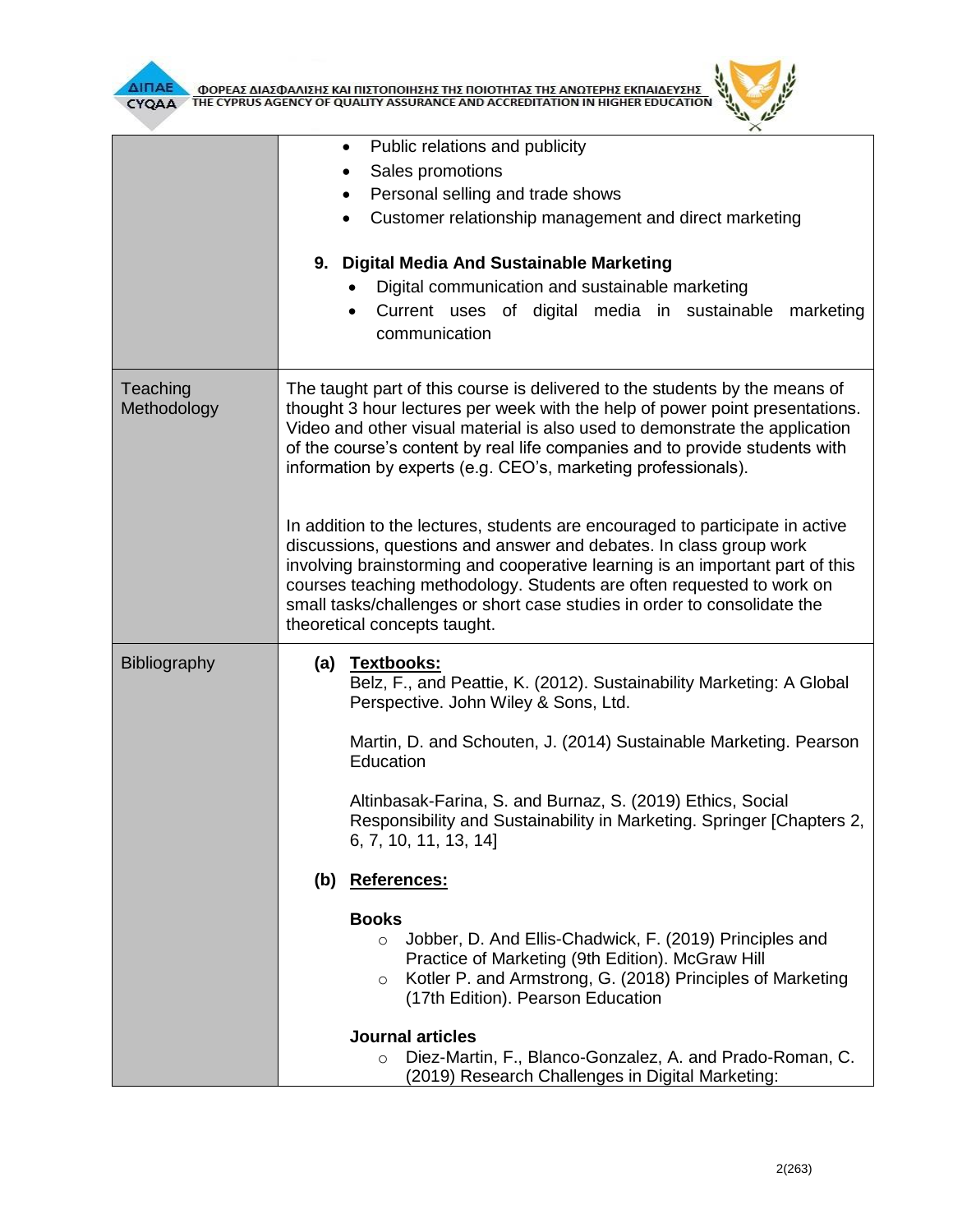

|            | CYQAA THE CYPRUS AGENCY OF QUALITY ASSURANCE AND ACCREDITATION IN HIGHER EDUCATION $\sqrt[15]{\sqrt[15]{\sqrt[15]{\sqrt[15]{\sqrt[15]{\sqrt[15]{\sqrt[15]{\sqrt[15]{\sqrt[15]{\sqrt[15]{\sqrt[15]{\sqrt[15]{\sqrt[15]{\sqrt[15]{\sqrt[15]{\sqrt[15]{\sqrt[15]{\sqrt[15]{\sqrt[15]{\sqrt[15]{\sqrt[15]{\sqrt[15]{\sqrt[15$                                                                                                                                                                                                                                                                                                                                                                                                                                                                                                                                                                                                                                                                                                                                               |
|------------|-------------------------------------------------------------------------------------------------------------------------------------------------------------------------------------------------------------------------------------------------------------------------------------------------------------------------------------------------------------------------------------------------------------------------------------------------------------------------------------------------------------------------------------------------------------------------------------------------------------------------------------------------------------------------------------------------------------------------------------------------------------------------------------------------------------------------------------------------------------------------------------------------------------------------------------------------------------------------------------------------------------------------------------------------------------------------|
|            | Sustainability. Sustainability, 11 (2839)<br>(https://www.mdpi.com/2071-1050/11/10/2839/htm)<br>Peattie, K., and Belz, F. (2010) Sustainability marketing -<br>$\circ$<br>An innovative conception of marketing. Thexis 27, p. 8-15<br>Kemper, J. A. and Ballantine, P. W. (2019) What do we<br>$\circ$<br>mean by sustainability marketing?. Journal of Marketing<br>Management, 35(3-4), p. 277-309<br>McDonagh, P. and Prothero, A. (2014) Sustainability<br>$\circ$<br>marketing research: past, present and future. Journal of<br>Marketing Management, 30(11-12), p. 1186-1219<br>Papadas, K.-K., Avlonitis, G. J., Carrigan, M. and Piha, L.<br>$\circ$<br>(2019). The interplay of strategic and internal green<br>marketing orientation on competitive advantage. Journal of<br>Business Research, 104, p. 632-643<br>Tollin, K., and Christensen, L.B. (2019) Sustainability<br>$\circ$<br>marketing commitment: empirical insights about its drivers at<br>the corporate and functional level of marketing. Journal of<br>Business Ethics, 156, p. 1165-1185 |
|            | <b>Suggested Journals</b><br>European Journal of Marketing<br>$\circ$<br>International Journal of Advertising<br>$\circ$<br>International Journal of Marketing Communications<br>$\circ$<br>Journal of Business Ethics<br>$\circ$<br>○ Journal of Marketing<br>o Journal of Promotion Management<br>Sustainability<br>$\circ$                                                                                                                                                                                                                                                                                                                                                                                                                                                                                                                                                                                                                                                                                                                                           |
|            | <b>Useful Links</b><br>Advertising Age www.adage.com<br>$\circ$<br>Business green https://www.businessgreen.com/<br>$\circ$<br>DIGIDAY www.digiday.com<br>$\circ$<br>Green Marketing tv https://www.greenmarketing.tv/<br>$\circ$<br>Marketing Week www.marketingweek.com<br>$\Omega$<br>MarketingProfs www.marketingprofs.com<br>O<br>New York - Sustainable business<br>$\circ$<br>https://www.nytimes.com/topic/subject/sustainable-business                                                                                                                                                                                                                                                                                                                                                                                                                                                                                                                                                                                                                         |
| Assessment | (a) Methods:<br>Students will be assessed as follows:<br><b>Final exam</b>                                                                                                                                                                                                                                                                                                                                                                                                                                                                                                                                                                                                                                                                                                                                                                                                                                                                                                                                                                                              |
|            | <b>Course work</b><br>Group assignmentMid term exam<br>$\circ$<br><b>Oral Presentation</b><br>$\circ$<br>(b) Criteria:                                                                                                                                                                                                                                                                                                                                                                                                                                                                                                                                                                                                                                                                                                                                                                                                                                                                                                                                                  |